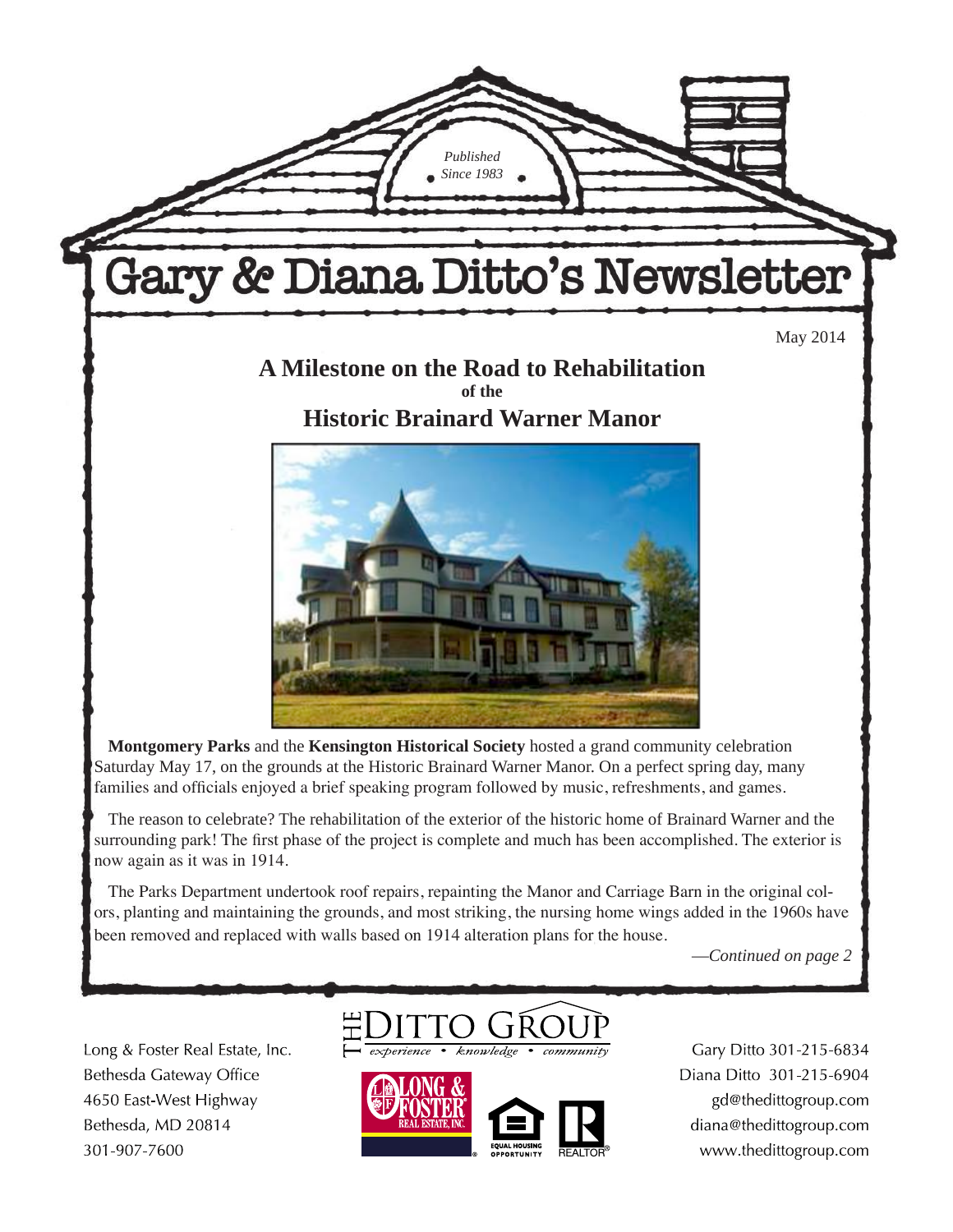#### - *Celebration continued.\*

On the Manor's rehabilitated back porch, Director of Parks Mary Bradford remarked on the very large project. She was joined by Mayor Peter Fosselman; Town Council members Tracey Furman, Darin Bartram, and Paul Sexton; County Council members Nancy Floreen and Roger Berliner; State Senator Rich Madaleno; State Delegates Al Carr, Ana Sol Gutierrez, and Jeff Waldstreicher; and Julia O'Malley, President of the Kensington Historical Society (KHS).

It was a wonderful celebration of the results of years of hard work, planning, and collaboration on the part of many — the Town of Kensington, County Parks, County and State representatives, and the Kensington community. The historic district designation, championed by KHS, was critical to the project, as were the 750 residents who rallied to preserve the estate. Young violinist Zofia Cieslak performed, John Doherty Presented the Parks Department with a poster signed by the attendees, and the children of Brookewood School presented a painting of Warner Manor.

The Noyes Library Foundation organized family friendly games popular in the 1890's. Children played croquet, rolled hoops, held bag races and enjoyed ice cream and popcorn. Refreshments were served, the table set by Sigrid Doherty and Mary Buckingham of KHS with silver and beautiful flowers.

Still to come is the rehabilitation of the interior – preserving the woodwork, fireplace and staircase on the first floor, and reconfiguring the second floor, which was divided into small rooms and bathrooms in the nursing home years.

Plans are for a public exhibit space to highlight the history of the site, a meeting room that will also be available for public use, and offices for the Department of Parks.

The grand Queen Anne house was built in 1891/92 by Brainard Warner, the founder of Kensington, as his summer residence in the country near Washington. He enjoyed entertaining family, friends, and public figures in this beautiful home. The existing barn sheltered carriages.

The front parlor fireplace features the carving of an owl, the twin of the owl over the entrance of the Noyes Library. Brainard Warner, banker and real estate broker, donated land and built the library, named for his friend Crosby Noyes, editor/publisher of the *Washington Evening Star*.

For more about the history of Warner Manor read the KHS newsletter on www.kensingtonhistory.org

# **The PEP 2014 Can Do Kids Fair**

It is surprising what kids can do!

Some 600 people, young and old, gathered at PEP, the Parent Encouragement Program, this spring for the annual Can Do Kids Fair. Adult volunteers introduced vital skills to teens and preteens, who then taught eager 3 to 10 year olds.

Children vacuumed and swept, sewed scarves and buttons, greased bikes, polished shoes, planted potatoes, practiced table setting and manners, learned how to look both ways before crossing a street, did carpentry and more.





Children identified what was wrong with a messy family room or kitchen, made a plan and then worked together to clean up the mess in 5 minutes or less!

It is a Fair like none other. Cheryl Wieker, PEP's director, explains its popularity this way: "The Fair is a unique opportunity for children and parents to learn together the many things children can do, often at a much earlier age than their parents suspect.



PEP (the Parent Encouragement Program) is based in Kensington at 10100 Connecticut Avenue. Visit www. PEPparent.org for details about PEP's highly regarded parenting classes, or call 301-929-8824.